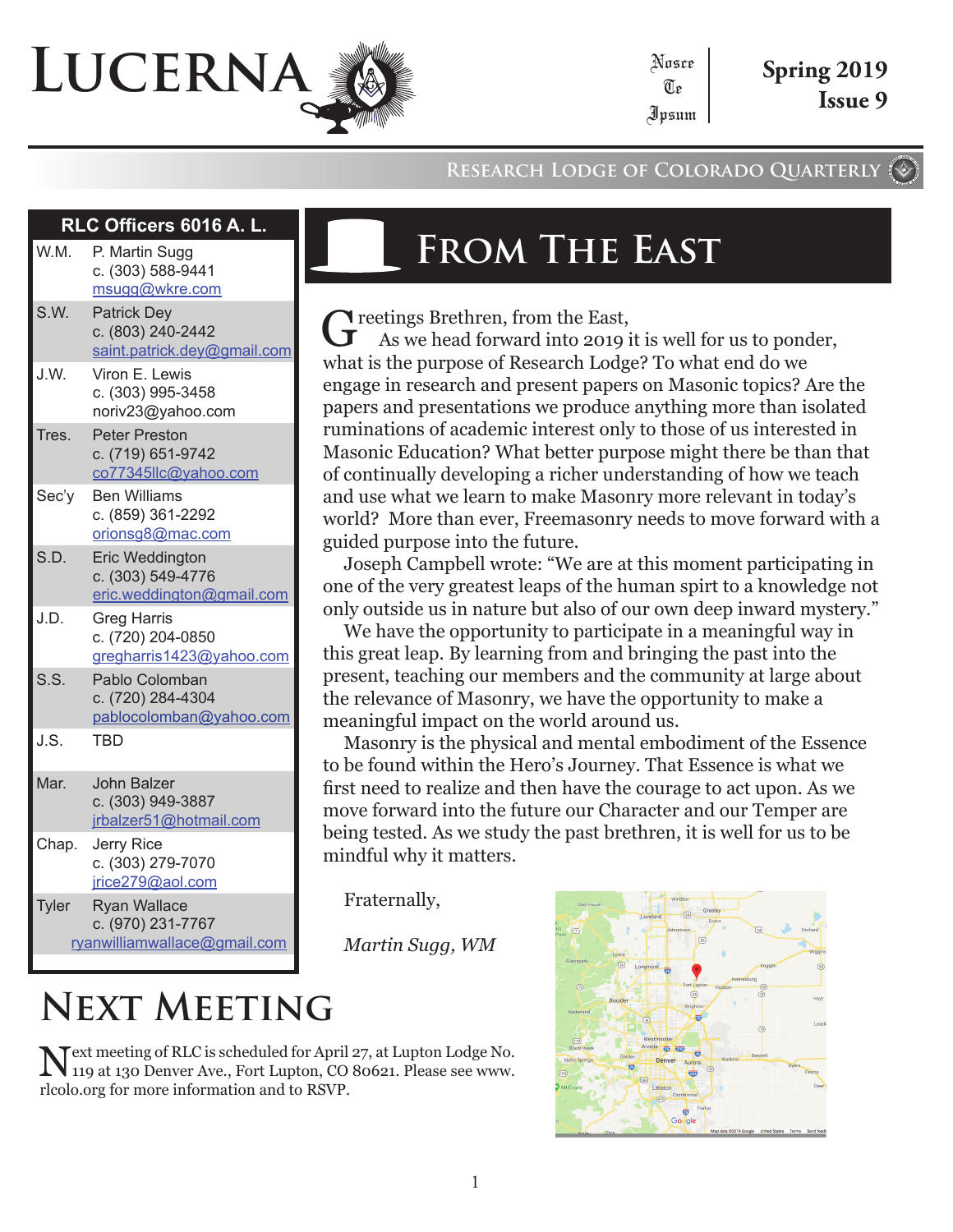## **From The WEST From The South**

#### $\Omega$  alutations from the West, brethren.

Firstly, thank you for giving me your confidence in electing me to serve you as Senior Warden for the 2019 Masonic Year. Research Lodge might very well be my favorite avenue for Masonic research and education, and I hope to serve you well on providing more of that. The Worshipful Master, Secretary, and I have discussed and hope to reintroduce printed materials for your Masonic edification. Research Lodge has not made use of the Publications and Printing Committee in quite some time. We are reviving that committee, and we plan to have a series of volumes of past papers from Research Lodge by the end of the year. This is a huge task, but our aim is to produce four or five volumes that contain all Research Lodge papers from 1953 to 2001. We will be investigating whether we want to do a limited print run of a certain number of copies and print more as demand allows, or if we will set up these volumes as a print-on-demand deal.

I am very excited about a number of the plans and agendas Worshipful Master Marty has in mind and are being arranged. Many of these plans I believe will reinvigorate the Lodge, and will be very rewarding to members. We are planning on hold most of our meetings at the same venue, which should help bring some stability back to Research Lodge. Also the plans for a Saint John's Day agape and education session will be a very special event, and I am certainly looking forward to.

Needless to say, this year is going to be a very exciting year as we work to strength Research Lodge more, and I am very proud to be a part of it.

**B** right tidings from the south.

I am both humbled and honored to have been elected to serve Research Lodge of Colorado for the masonic year of 2019. Having joined RLOC back in 2011, I have always had a great love for the lodge and its long history and tradition of masonic education. I am excited and look forward to working with the Worshipful Master, and all the officers on building a great year for 2019 and the the future.

Worshipful Master Marty as asked me to assist in finding speakers and presentations the the ensuing year. I would ask and encourage any and all, if you have an idea for a topic or interest in something that you think worthy of discussion, by all means put pen to paper and present the paper for RLOC. We have over 200 members with a rich and diverse pool of ideas and masonic knowledge. Please feel free to call or email me, the Worshipful Master, or any officer if you would like to present a paper in lodge.

Again, I am very excited for serving Research Lodge of Colorado this year, there is much work in the quarry. I look forward and hope to see you at our next meeting April 27.

Fraternally,

*Viron E Lewis*

Fraternally,

*Patrick M. Dey*

## **From the Sec'y**

"What came you here to do?" "To learn to subdue my passions and improve myself in Masonry." You never said, "to improve Masonry by *myself*!"

Some Brethren have great ideas about how Masonry  $\sum$ should be. They desperately want to save it, lift it up to the place they believe it should occupy as some sort of sanctified mystery. *Their* mystery. They want to move Masonry to this place – and once there, restore it.

But we don't move Masonry, Brethren.

*Masonry moves us.* 

Masonry is larger than the individual will of any par-

ticular member. Thankfully so. Masonry is a compilation, the sum total of many wills determining the common will best expressed, the will of the majority. Further, Masonry allows the expression of competing wills – maintaining the right of the minority opinion to be heard – for the discovery of the common good in Lodge assembled.

Masonry is therefore a product of an assembly; by definition a plurality, directed for self-discovery and de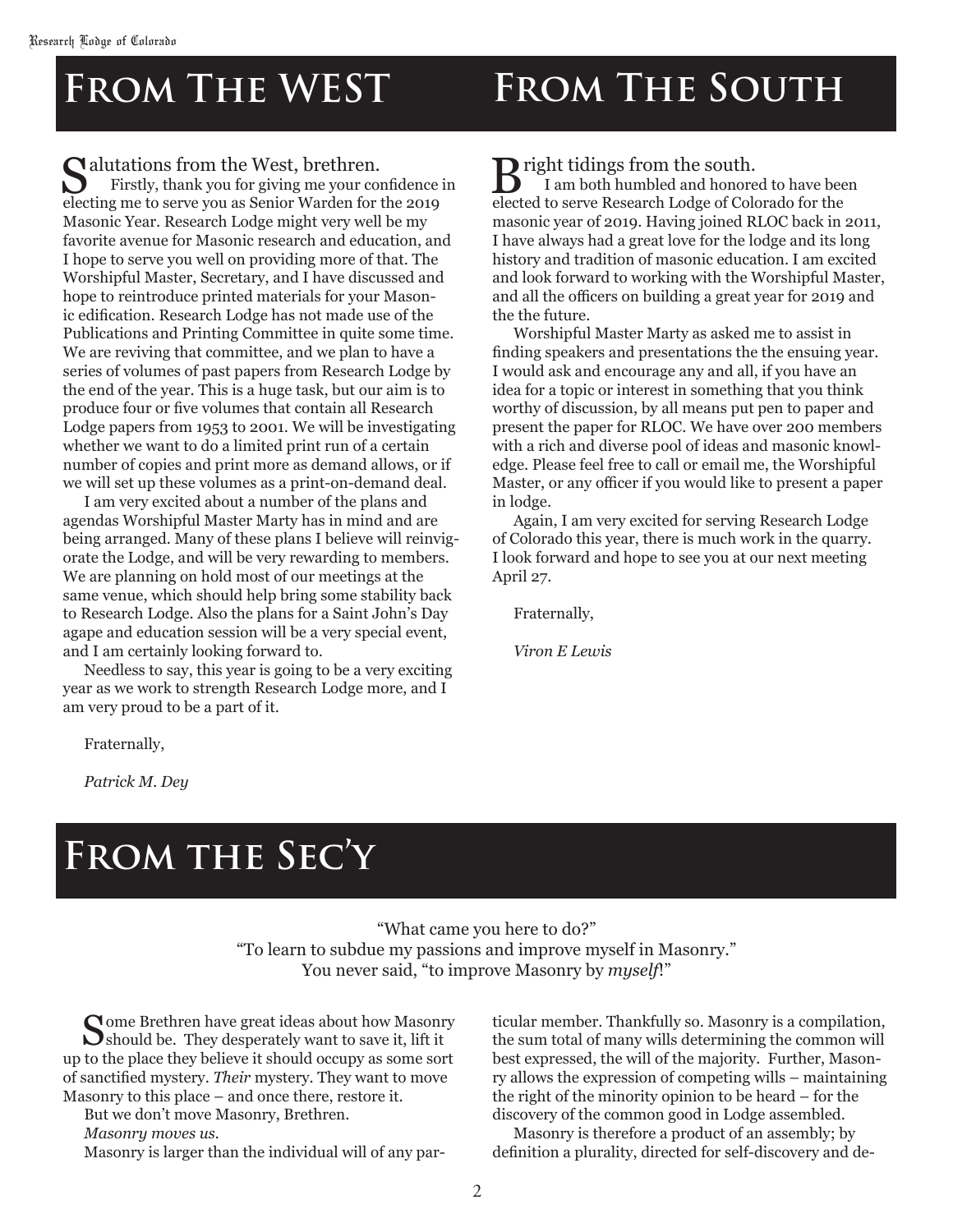termined by mutual understandings. Masonry is a system of organizing for the participation of manifold truths. In the overlap of all these circles, a common center is revealed.

Whatever Masonry is, then, it belongs to no one and, at the same time, to everyone. It's not a religion – it's all religions, yet none. It's a philosophical system, an art and a science. Indeed, this broad scope of perhaps contradictory extremes is one of Masonry's strongest assets. It survives in such diversity.

The movie analogy is perhaps a good one. Whose movie is it? It's not the screenwriter's – the script will change, if not through repeated edits, then the director informs his take on each scene. Each word is framed in the mouth of the actors. Each gesture and each shot is a changing variable that breathes life into something that exists external to the sum of its inputs. It's not the producer's movie – the producer may be the last one on set to discover what the movie actually is, what the movie has actually become. But there is joy in this surprise.

The movie is, then, a creative arc that approaches, by a culmination of accidents, a unique object. An object unto itself. All the players can do is steer the series of accidents towards the manifestation of some sort of uniqueness, so that the finished product can, we might hope, resurrect a few ghosts in the hearts of the audience – ghosts which are already haunting them. (This isn't necromancy. But it does charm the dead.)

Thus learning to create – to lead, to change, to participate – is learning to let go, to release all attachment to the outcome and divest the momentum away from any individualized type. To do otherwise spawns the ideologue.

Many quit Masonry because, Brethren, the idea is never good enough. Many think the idea, all by itself, is good enough. The idea is merely the inception of a creative extension. An origin. Creativity is an arc – it's not a concrete object, it's not an agreed upon destination, and it's not the emergence of any luminous inspiration. The idea is an origin, but creativity moves through time and space and is subject to multiple energies of human endeavor. Creativity is the totaling of accidents.

Once launched, the idea must (and will) change. Attempts to prevent the idea from changing – to keep it, to possess it - result in frustration of the origin. Many fail this way because you cannot own an idea, ideas must be shared or they cease of their essential purpose.

Consider this text, stamped across this page like footsteps of some forgotten journey. Footsteps that lead nowhere. A ladder lying on the ground. And yet the words must be read through the lens of your eye, there to become interpreted, propagated with images, lurking somewhere in the reflective dead-space right here, between the words.

You are the creator – this ink, a fragmented mirror broken between us.

In like manner, ownership in Masonry is misguided. Masonry is a repository, filled with mirrors, where light is redoubled. Masonry should never define you. Masonry should inform you.



### **Evergreen**

*by W.Bro. Ben Williams*

I traveled fast for an Evergreen Falling first, here in between Such disparate worlds, the vast unseen **Causes** Aloft this wilderness Of bone and flesh This shadow of my emptiness Pauses Some went North, and some fled West Seeking the path through bewilderedness Where silence ceased. Some went West. But I went East.

And yet too many believe they can originate Masonry, that they are defined and actualized in Masonry. They can cast it with their own stamp, use it to actualize selfworth in the pursuit of some sort of secret influence. Their pictures fill a thousand hallways, always "humbled" by the ability to share some great Masonic recognition with their brethren…. But you don't make your mark in Masonry, Brethren. The contrary is the corollary – Masonry makes its mark in you.

Thus a deepening is rendered by emptying.

The Masonic vessel is never filled with the addition of each degree.

The vessel is emptied  $-$  degree by degree  $-$  emptier and emptier – until, at the acme of our Masonic experience, the vessel is completely bared of all the falsities of its own phenomena – those conjurings of self-reflection. And once empty, only empty, can the vessel be suitably filled by the influx of Divine understanding.

Step by step, we do not go up to God, Brethren. When the vessel is suitably prepared, God comes down to us.